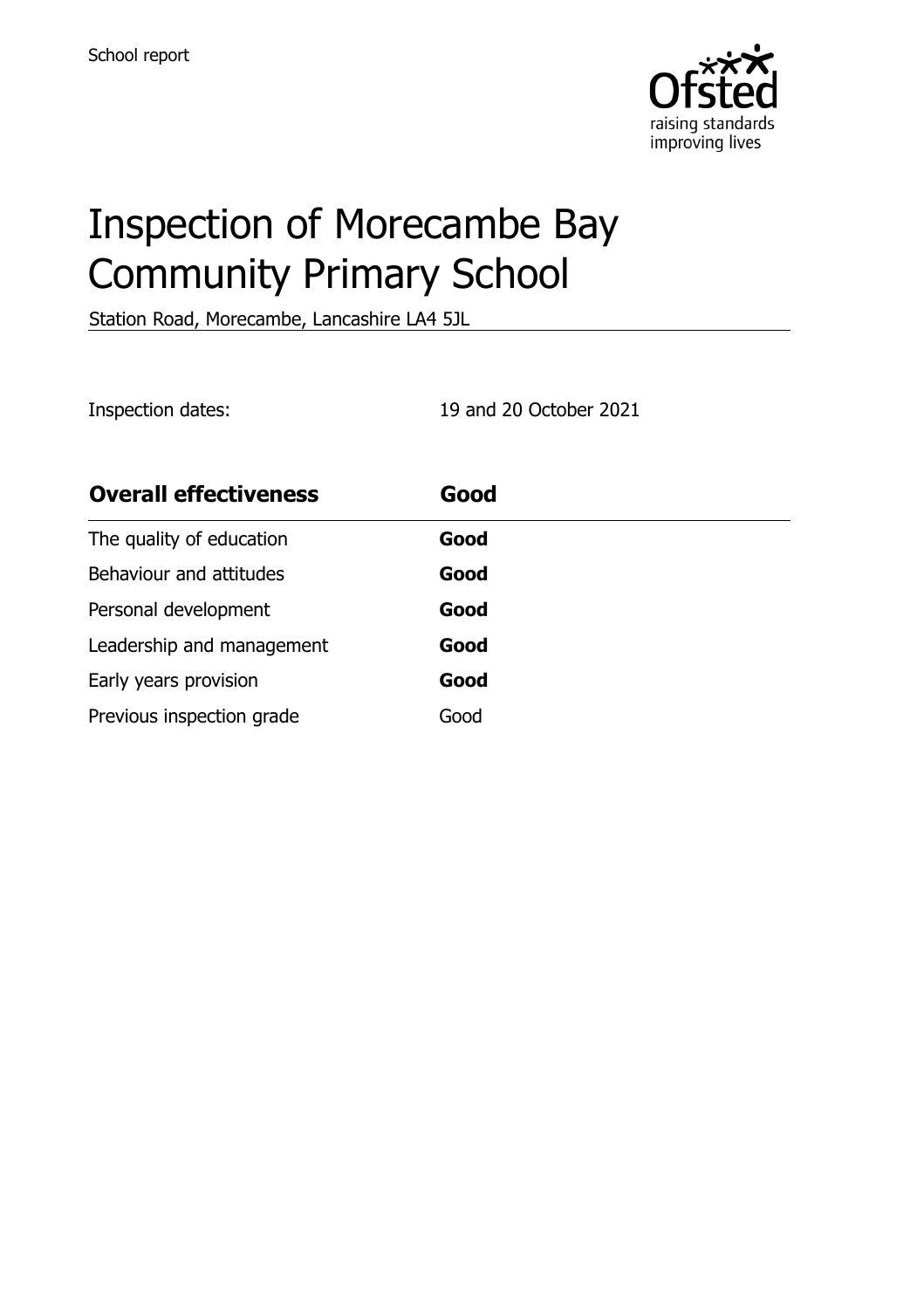

# **What is it like to attend this school?**

Pupils said it is like being part of a big happy family at Morecambe Bay. They enjoy coming to school. Children in the early years settle in quickly and new pupils receive a warm welcome whenever they join the school.

Pupils know that their teachers want the best for them. They listen carefully, concentrate and try hard in lessons. Pupils know they can ask for help if they need it. This helps all pupils to learn well, including those with special educational needs and/or disabilities (SEND).

The school is a calm and orderly place. Pupils are sensible. They move around school quietly, taking care not to disturb other pupils. They are polite to each other, staff and visitors. Pupils do not approve of bullying. They are confident that if it happened, their teachers would put a stop to it.

Pupils are safe in school. Relationships between adults and pupils are warm and caring. Pupils trust their teachers to take care of them. They know who to ask for help if they have any worries.

Pupils enjoy the many opportunities that they have to take on special responsibilities. For example, they can apply to be a subject ambassador or a member of the school council.

#### **What does the school do well and what does it need to do better?**

The curriculum covers a broad range of subjects from the Nursery class to Year 6. Leaders know what they want pupils to learn in these subjects by the time they leave the school. They have set out this knowledge in the curriculum plans for all groups. This includes the early years. In most subjects, the plans show the precise content that pupils will learn. This helps teachers to build new learning on what pupils already know. In a small number of subjects, curriculum plans are less detailed. In these subjects, teachers are not as well informed about what pupils need to know and remember before they move on to new learning.

Most subject leaders are experts in their subjects. This is because leaders have made sure that they receive up-to-date training. Subject leaders use their expertise well to guide other staff. This helps teachers to plan effectively for pupils' learning. A few subject leaders are new to their roles. They have had less training in leading their subjects. This limits the guidance that they can provide to other teachers.

Teachers make sure that pupils keep practising their earlier learning. For example, children in the Reception class practise the letters and sounds that they already know, as well as learning new ones. Pupils in Year 4 recall their earlier learning when they learn new facts about numbers. This helps pupils to know more and remember more over time.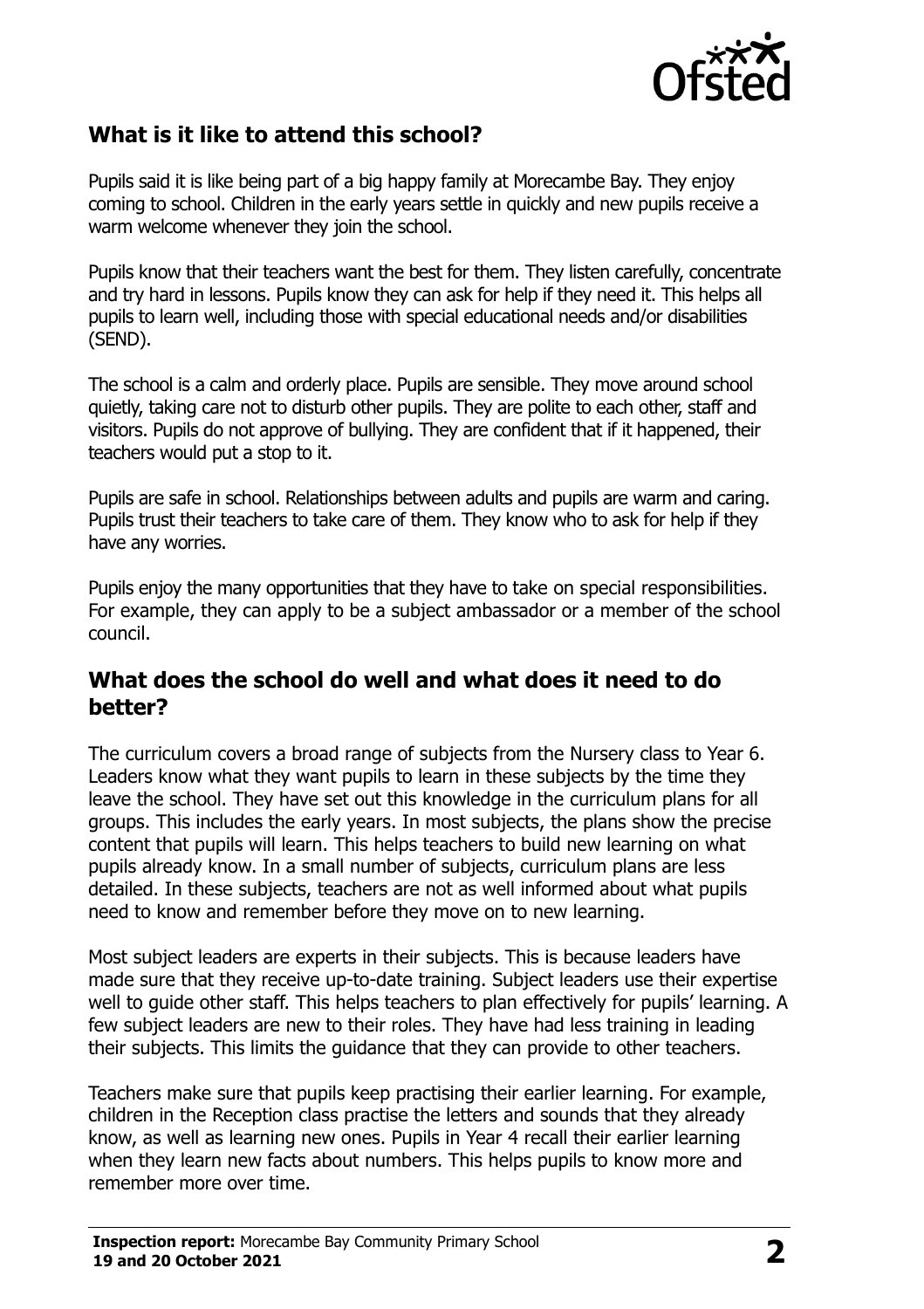

Pupils with SEND learn well. This is because leaders have clear systems to identify the needs of these pupils, and teachers are skilled in making sure pupils with SEND can access the curriculum. Leaders and teachers work well with parents, carers and other professionals. This helps them to secure the right support for pupils with SEND.

Leaders have put reading at the heart of the curriculum. Pupils of all ages enjoy reading. Children in the Nursery class love listening to stories. As soon as they start in the Reception class, they start to build their phonics knowledge. Teachers are ready to help children catch up if they fall behind. Older pupils talked about their favourite authors, such as Roald Dahl. Pupils, including those with SEND, read confidently and fluently. They enthusiastically read a range of books about the different subjects they learn.

There are many opportunities for pupils to develop as well-rounded individuals. Pupils learn about values such as democracy when they vote for school councillors. They learn about differences and similarities in faiths and cultures. Leaders provide activities for pupils outside the school day, such as sports clubs.

Pupils behave well in school. Children in the early years learn to follow simple rules and routines quickly. Older pupils are respectful to each other and to staff. Staff value the support that leaders provide to help them manage pupils' behaviour well.

Governors receive important information from leaders, for example, about the curriculum. They ask leaders plenty of questions about the decisions that they make for pupils. This helps governors to make sure the school is running effectively. Governors and school leaders are mindful of staff's workload. Teachers and staff feel well supported in their roles.

# **Safeguarding**

The arrangements for safeguarding are effective.

Leaders make sure that staff have regular training. This training helps staff to recognise any signs of abuse or neglect. Staff know the right action to take if they are concerned about a pupil. Leaders and staff work well with other professionals. They secure help for pupils and families who need it.

The curriculum helps pupils to learn how to stay safe. For example, pupils learn about the risks of using social media. They know how to keep themselves safe when they work online.

# **What does the school need to do to improve?**

#### **(Information for the school and appropriate authority)**

New subject leaders have not had enough training to help them in their role. This prevents them from providing subject-specific guidance and support to teachers and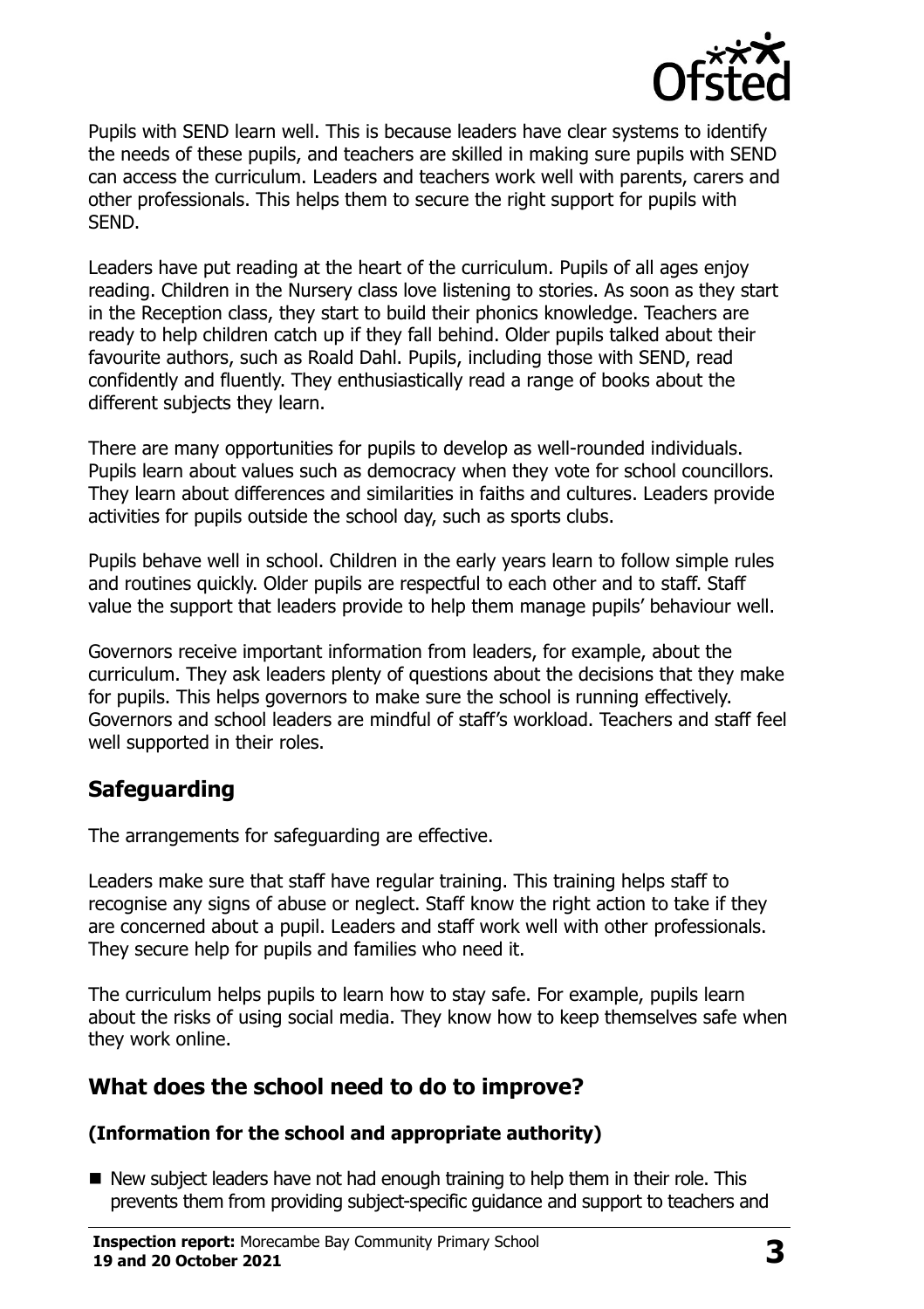

staff. Leaders must ensure that new subject leaders have the training that they need to carry out their roles effectively.

■ In a small number of subjects, curriculum plans do not contain enough detail about the components of learning that leaders want pupils to learn. This hinders pupils from knowing more and remembering more of the planned curriculum. Leaders should ensure that curriculum plans help teachers to know what should be taught and when so that they can easily build on pupils' prior learning.

## **How can I feed back my views?**

You can use [Ofsted Parent View](http://parentview.ofsted.gov.uk/) to give Ofsted your opinion on your child's school, or to find out what other parents and carers think. We use information from Ofsted Parent View when deciding which schools to inspect, when to inspect them and as part of their inspection.

The Department for Education has further quidance on how to complain about a school.

If you are the school and you are not happy with the inspection or the report, you can [complain to Ofsted.](http://www.gov.uk/complain-ofsted-report)

### **Further information**

You can search for [published performance information](http://www.compare-school-performance.service.gov.uk/) about the school.

In the report, '[disadvantaged pupils](http://www.gov.uk/guidance/pupil-premium-information-for-schools-and-alternative-provision-settings)' refers to those pupils who attract government pupil premium funding: pupils claiming free school meals at any point in the last six years and pupils in care or who left care through adoption or another formal route.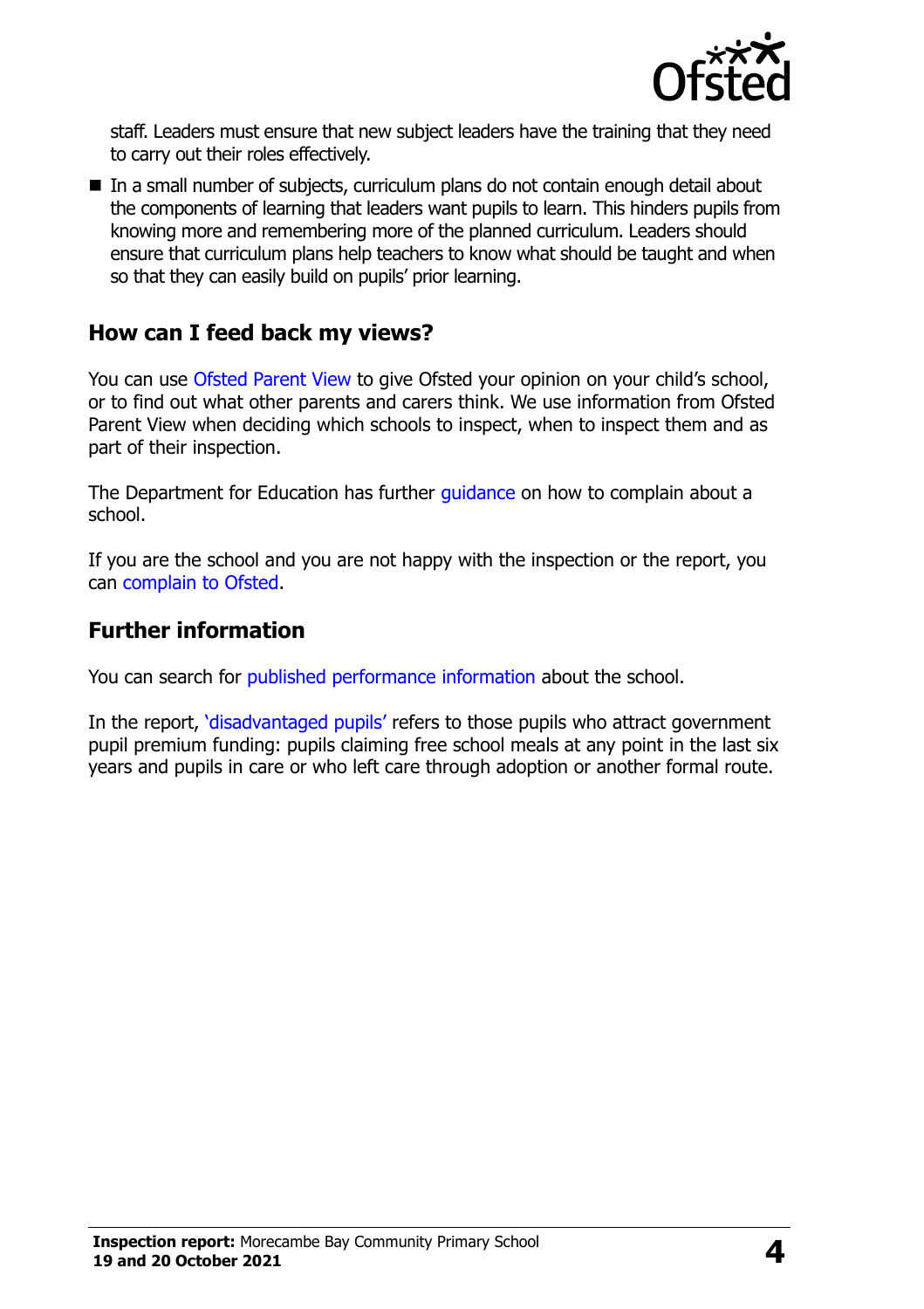

# **School details**

| Unique reference number             | 119135                                                            |
|-------------------------------------|-------------------------------------------------------------------|
| <b>Local authority</b>              | Lancashire                                                        |
| <b>Inspection number</b>            | 10199658                                                          |
| <b>Type of school</b>               | Primary                                                           |
| <b>School category</b>              | Community                                                         |
| Age range of pupils                 | 3 to 11                                                           |
| <b>Gender of pupils</b>             | Mixed                                                             |
| Number of pupils on the school roll | 306                                                               |
| <b>Appropriate authority</b>        | The governing body                                                |
| <b>Chair of governing body</b>      | David Graham                                                      |
| <b>Headteacher</b>                  | Sue Taylor                                                        |
| Website                             | www.morecambebay.lancs.sch.uk/                                    |
| Date of previous inspection         | 3 March 2016, under section 5 of the<br><b>Education act 2005</b> |

# **Information about this school**

- A new headteacher and a new chair of the governing body have been appointed since the last inspection.
- The school uses one registered alternative provider.

# **Information about this inspection**

The inspectors carried out this inspection under section 5 of the Education Act 2005.

- This was the first routine inspection the school received since the COVID-19 pandemic began. Inspectors discussed the impact of the pandemic with school leaders and have taken that into account in their evaluation.
- Inspectors met with the headteacher, the deputy headteacher and the assistant headteacher.
- The lead inspector met with some members of the governing body and spoke on the telephone to representatives from the local authority.
- Inspectors carried out deep dives in early reading, mathematics, science and religious education. For each deep dive, inspectors met with subject leaders,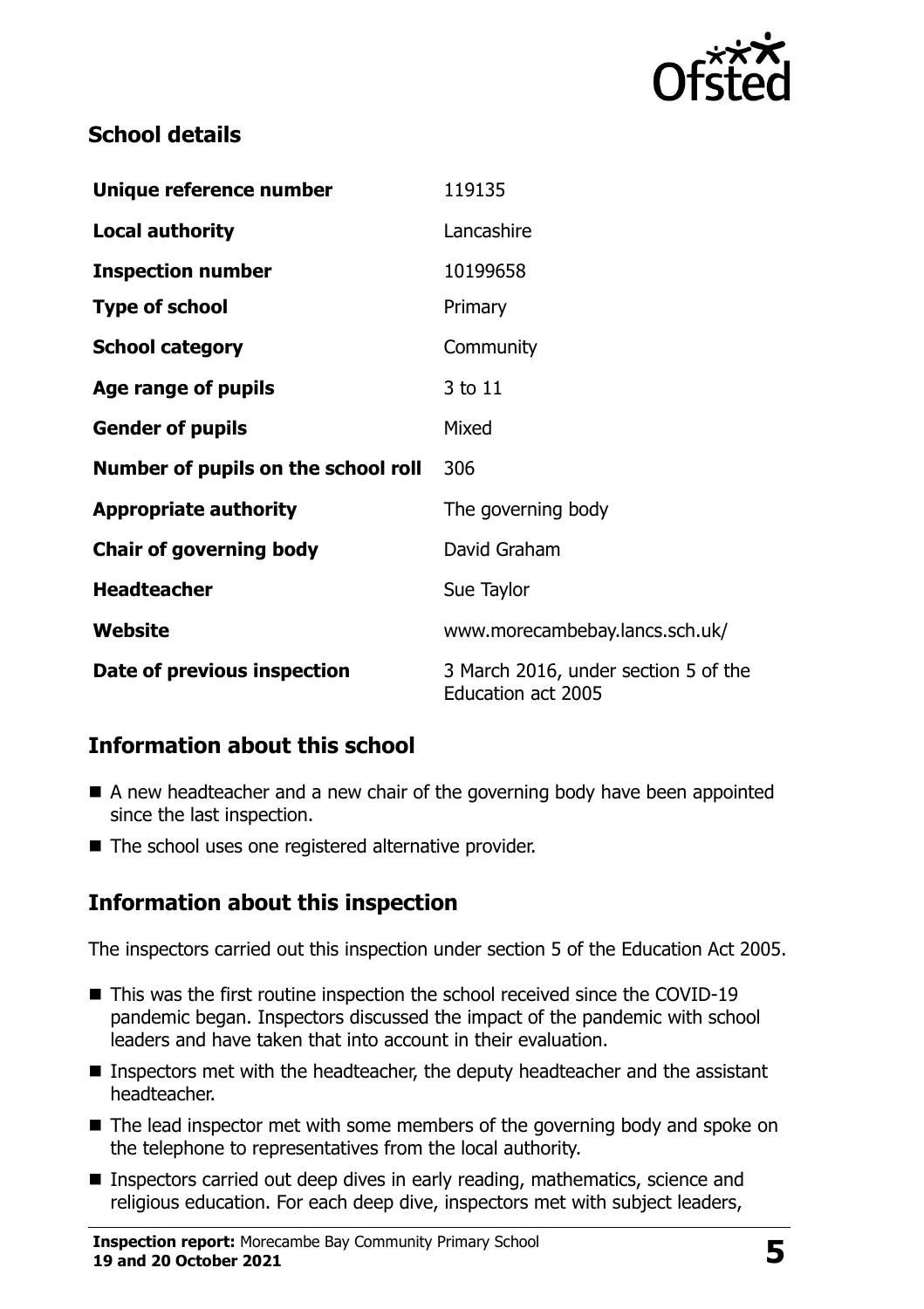

looked at curriculum plans, visited a sample of lessons, spoke to teachers, spoke to some pupils about their learning and looked at samples of pupils' work.

- Inspectors also looked at curriculum plans and spoke to leaders about music, computing, history, languages, physical education and geography.
- As part of their work to inspect the effectiveness of safeguarding, inspectors looked at the school's records, and spoke with leaders, governors, staff and some pupils, including some members of the school council.
- **Inspectors considered the views expressed by parents in the responses to Parent** View, Ofsted's online questionnaire. Inspectors also considered the 25 responses to the staff questionnaire.

#### **Inspection team**

| Mavis Smith, lead inspector | Her Majesty's Inspector |
|-----------------------------|-------------------------|
| David Robinson              | Ofsted Inspector        |
| Nick Capron                 | Ofsted Inspector        |